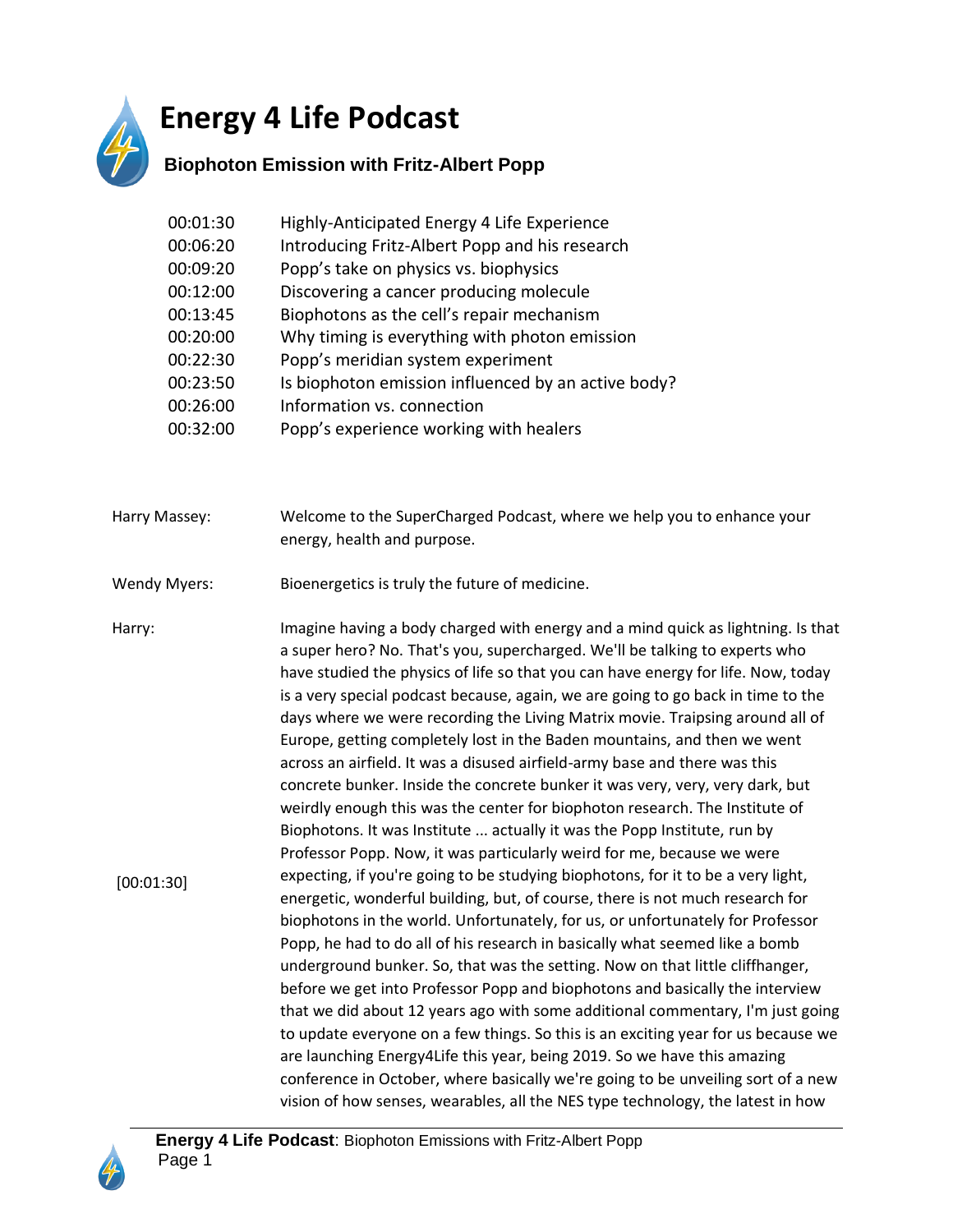you get energy for life, like the latest in sort of health world thinking. We're basically going to be fusing all of that together within a new system, within a new client portal, a new scanner, a new app, new bio sync, et cetera, et cetera. So that's pretty, pretty cool. So I would say, I think our tickets are limited to about 90 people. So if you want those, I would get them fairly fast on the NES Health website, because it's going to be pretty exciting. Also, I just want to say about that, so we've been really, really fortunate to work with Niki Gratrix. She was one of the co-founders of the Chronic Fatigue Clinic in London, and which basically has become the most prominent chronic fatigue clinic in Europe. She's basically been working for the past year on this incredible course called Energy4Life, where it's basically a 26 unit course where she's looking at all the ways that you can get energy for life. She's fused it, basically, beautifully within the bioenergetic wellness system, so that all the various testing will be new tests, new screens, within that, and they're all being linked to various wearables, like Oura ring, like your watch, and then you scan it. We will be launching at the conference. All of this basically means that you as a client can basically be recommended precisely the sort of life changing habits that will be most prevalent to you now. Like, is your blood sugar unstable? Should you learn about blood sugar? What can you do about it? That will be really relevant for you in a particular moment. Should you be doing nice, less, and long exercise to recover tomorrow? Is your HRV off? Should you therefore spend some time doing box breathing or having longer breathing out, rather than breathing in? Basically, because we can integrate all of these different senses and all of the original NES scan, we're basically integrating the sort of full NES philosophy, with where a lot of the modern wearables and algorithms are going, and then integrating that to give basically clients a really seamless experience. So, there we go. Book that for October. I think the date is the 13th? Anyway, it's on neshealth.com, the exact date, and there will be notes in the show notes, no doubt, down below. All right. Let's just get into Popp. So, if you subscribe to this podcast, you're basically interested in having energy for life, and you're also highly curious about the energy fields in the body. And so, you're probably also familiar with the phrase "light bodies" as well. That can be a bit woo-woo, but in this case, it's not. So, if you saw the classical movie Cocoon, you may remember where the friendly aliens ... I'm not talking about you. I know you're listening alien ... strip off their human form and underneath their just beaming, bright light. Yup, that's a nice visual of a light body. Well in today's podcast, we're looking at the science behind how we, that is the humans among us ... Who's that? Okay ... really, are made up of light, down to the cellular, quantum level, and why this is important for our health. In order to have energy flow, your body needs to be charged with perfectly coherent light. That is, beams of photons at a constant frequency. Studies have shown people with cancer have less light, or less photons, in their body. The goal for all of us is to be beaming with healthy cells powered up by light, but at a perfectly balanced level, known as coherence. This means an optimal state between chaos and order. Now, a few years back while making our Living Matrix documentary ... It's still a good movie, I have to say. It's one of the ones I'm most proud of making, but ... well I

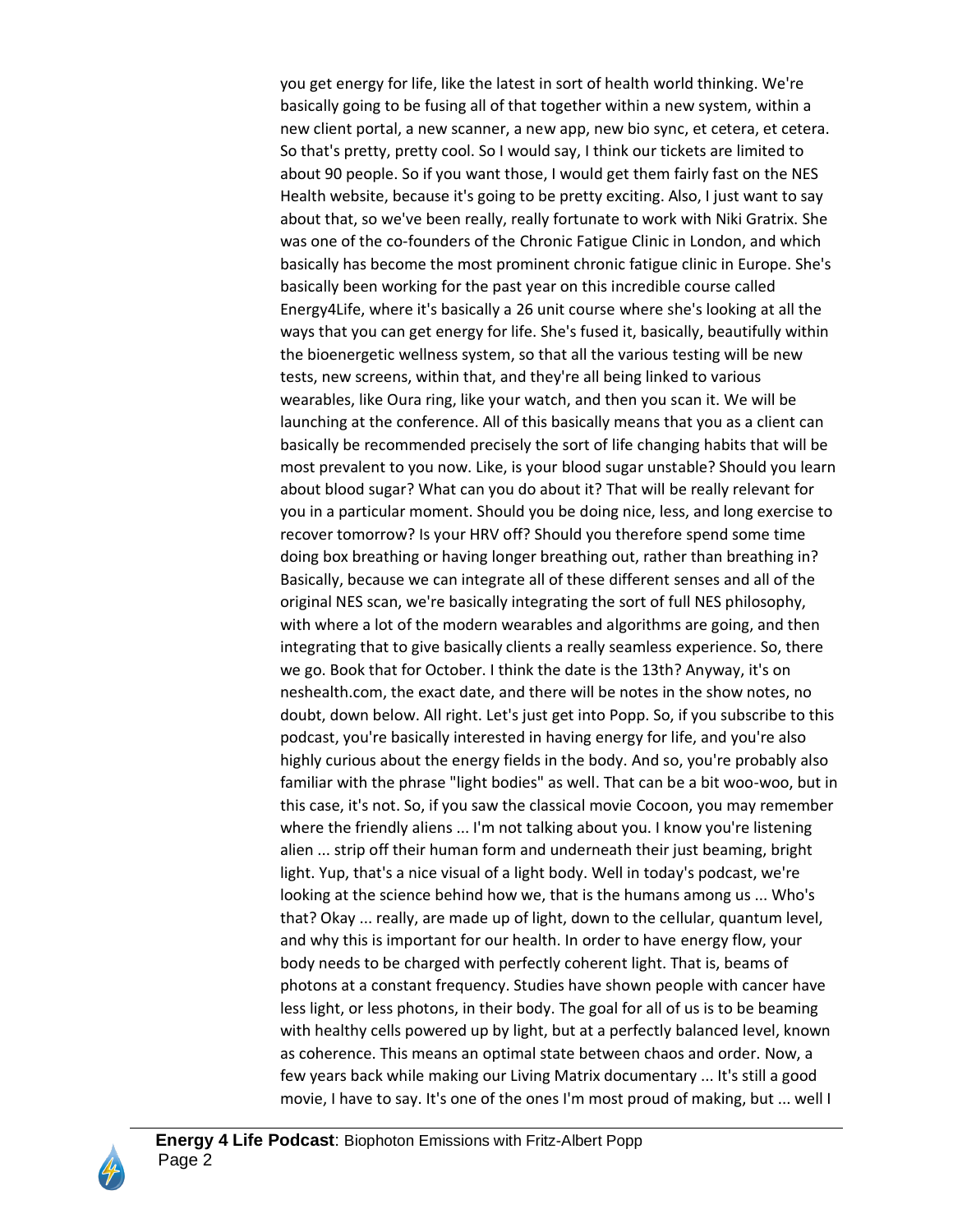also really liked, well I liked making them all, but some of them were harder than others. Living Matrix was probably the easiest and turned out to be the best, most watched movie too.

So anyway, a few years back, while making the Living Matrix movie documentary about the body field and energy medicine, I interviewed German Biophysicist Professor Fritz-Albert Popp. Now he's known for his work exploring biophotons. Now biophotons are ultraviolet and ultraweak light that emanate from all living systems, including humans. Now the biophotons in our cells function as regulators, or carriers of information. So biophoton emissions, they provide an ideal communication system for the transfer of information to many cells across our body. So, what are we talking about, the speed of light here? Just think faster. The speed of communication in the body just can't be explained by the old biochemical model. You've probably heard me say that before. It really cannot. So, in this podcast, Professor Popp is going to explain further how only photons can regulate the thousands of chemical reactions and the whole metabolism in our bodies, and in an orderly way. Professor Popp was the scientist who used a special machine to examine cancer patients and found that they had lost their natural periodic rhythms, as well as their coherence. The lines of internal communication were scrambled. In effect, he saw their light literally going out. Like, "Pop!" As in, Professor Popp. Now in contrast, he found healthy individuals had an exquisite coherence at the quantum level. He also examined the effects of stress. When we're stressed, the rate of light emissions goes up, when it actually needs to be at an equilibrium. Now according to these studies, health is a state of perfect subatomic communication, while ill health is a state of communication breakdown. We are ill when our waves are out of sync, and having coherent light is literally having good vibes. So, Popp even went on to use biophoton emissions as a tool for measuring the quality of food. The healthiest food had the lowest, and most coherent intensity of light. For example, in one experiment, he compared the light from free-range hens' eggs with that from penned-in, caged hens. The photons in the former were far more coherent than those in the latter. Biophoton emission detection is currently used commercially in the food industry. Now the scientific research about biophotons in our cells has huge implications for how we understand energy in the body and for influencing the future of medicine. In fact, Professor Popp's experiments showed light emissions were sufficient to orchestrate the body's repairs. Sound familiar? Does that sound like the body field's control system? Hopefully. He explored re-socializing photon emissions of tumor cells back to normal, and he also explored the idea that if we take in the photons of other living things, we might also be able to use the information from them to correct our own light. Now all of this kind of knowledge, it leads us to better understand the need to correct information and reintroduce better communication in the body, through energy medicine modalities and other ways, such as what we consume into our bodies. And if that wasn't enough, coming up as well: According to Dr. Popp, the meridian system transmits specific energy waves to specific zones of the body. So stay tuned for that, and he'll also discuss the [00:06:20]

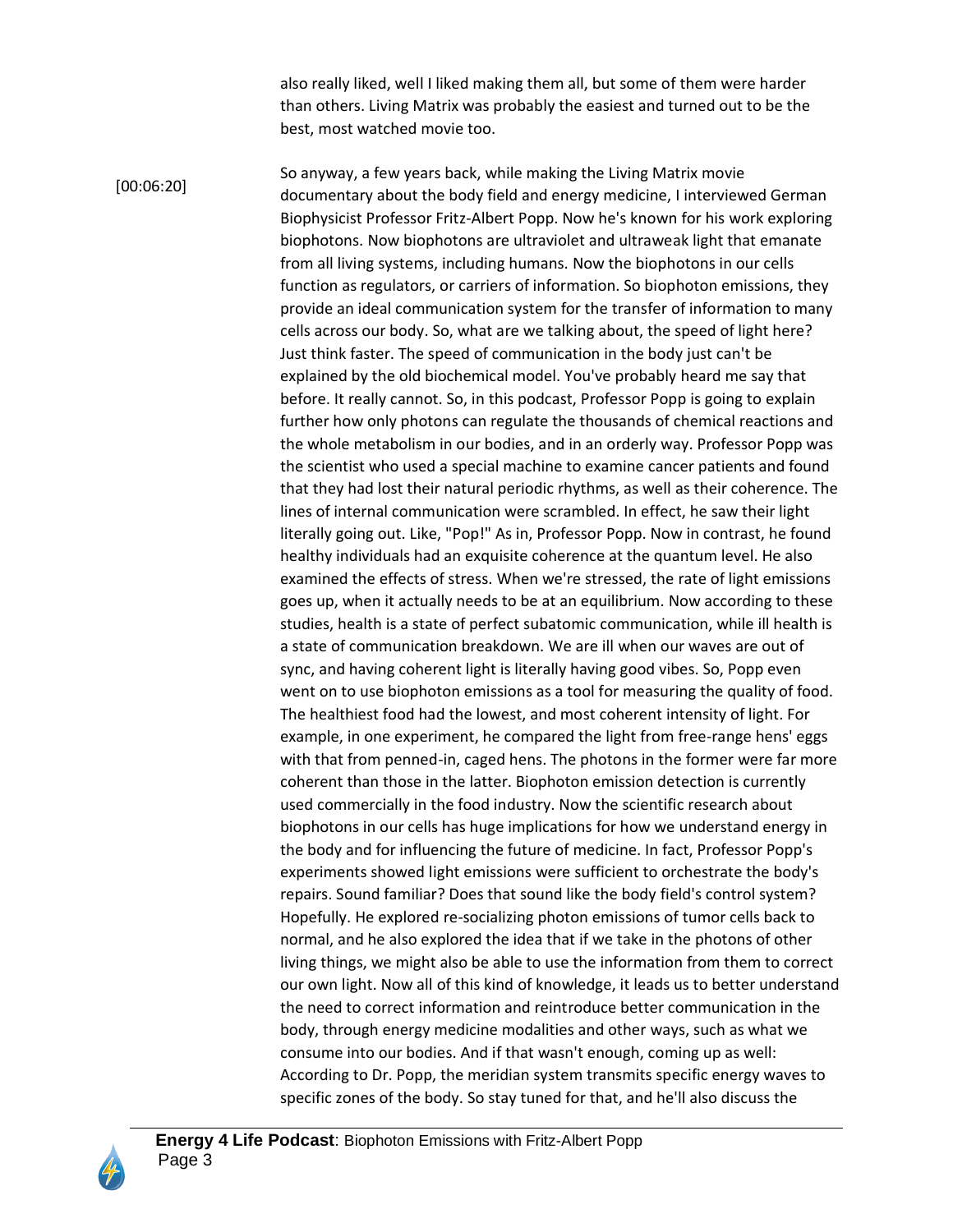transfer of information between people, such as between a practitioner and a client, and how there's more chance of a healing modality being successful when there is harmony, or coherence, and a positive intention between the two people. So to kick off the interview, I asked the professor about his background, and I "Popped" the big question, "What got you interested in biophysics, as opposed to just physics?" [00:09:20]

Professor Popp: I was originally an experimental physicist, then I later turned to theoretical physics, and then I made my habilitation in biophysics. I worked in a radiology center, where cancer patients were treated. From this time on I tried to understand cancer, as this was the reason why I came to biophysics. In order to find out what cancer is, I found that there are carcinogenic compounds. Their activity could only be explained in terms of their optical properties. So, for instance, benzo(e)pyrene is a very harmful substance, but benzo(a)pyrene is one of the most powerful carcinogenic compounds. Both these molecules have the same chemical properties. You cannot distinguish them because they are, more or less, the same molecules only with a shift of a benzene ring in the molecule. So, nobody could explain that the one is so active and the other is so harmless. I found out that the optical properties are completely different, and only the optical properties are the ones in which they are different at all. So, the idea was that the optical properties are decisive for cancer development. You know, there is a photo repair function in the body. Where, by photons, you can repair the damages. If you have not this possibility to repair, cancer may develop. For instance, xeroderma pigmentosum is a disease where this repair function doesn't work. Its photons, which are responsible for the repairs, they are in the UV range, or in the blue UV range. Just in this range, there is a difference between benzo(a)pyrene and benzo(e)pyrene. [00:12:00]

Harry: So to clarify and elaborate a little, Dr. Popp discovered the benzopyrene, the cancer producing molecule, absorbed the UV light, then it re-emitted it at a completely different frequency. It was a light scrambler. The benzopyrene which is harmless to humans allowed to UV light to pass through it unaltered. Now puzzled by this difference, he experimented with UV light on other compounds, testing some 37 different chemicals, some cancer-causing, some not. After a while, he was able to predict which substances could cause cancer. In every instance, the compounds that were carcinogenic took the UV light, absorbed it, and changed or scrambled the frequency. It was another old property of these compounds. Each of the carcinogens reacted only to light at a specific frequency, 380 nanometers. Take a note and they will be used in one of ... Oh, I didn't ever mention it, but we are inventing a [hear-able] type device that will be shining light up through the ear at certain frequencies, with certain sets of information on it. I'm going to leave it there, because I don't want to ruin the big announcement that might come later. He kept wondering why a cancer-causing substance would be a light scrambler. He began reading scientific literature specifically about human biological reactions and came across information [00:13:45]

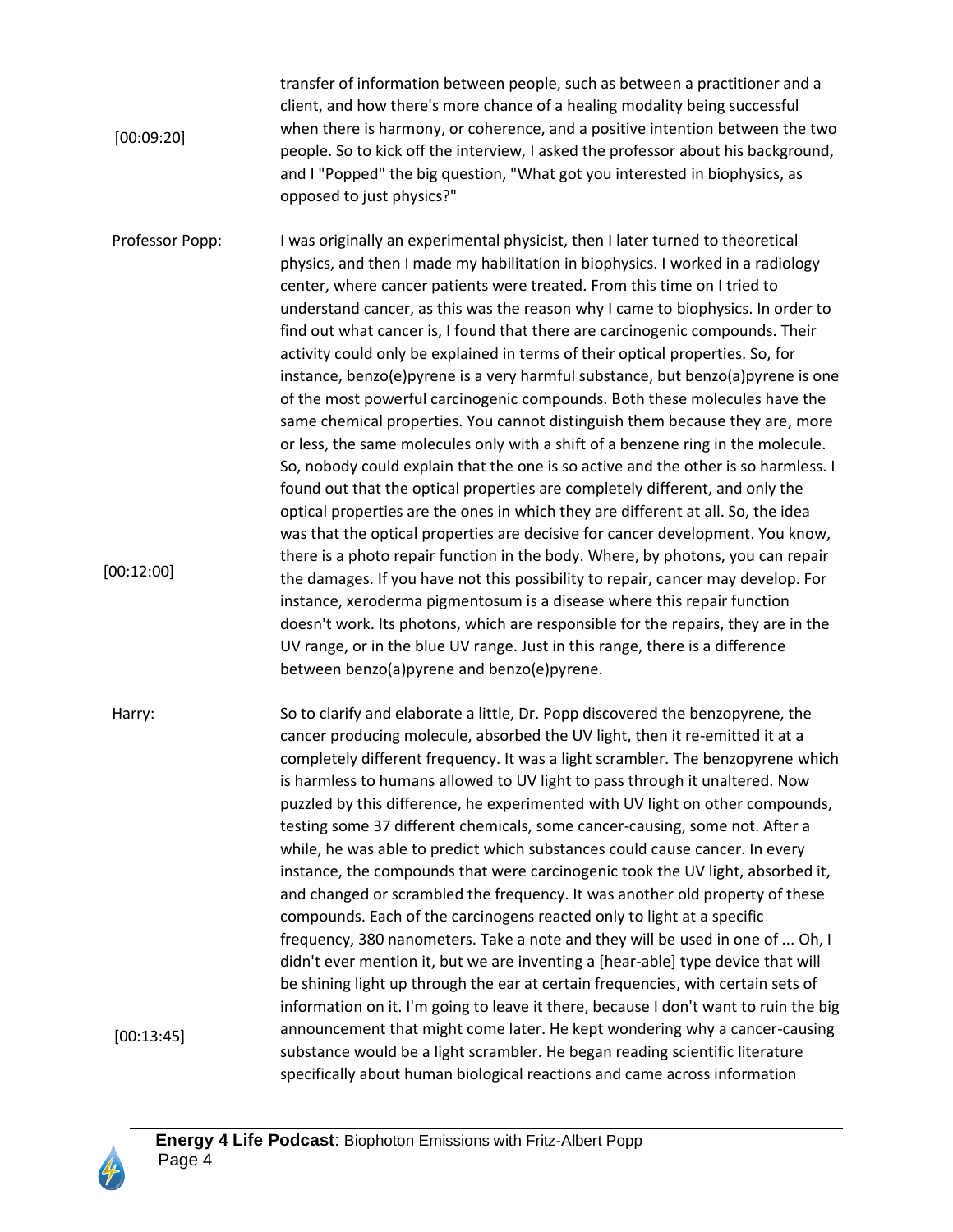about a phenomenon called photorepair. So my next question was, "How did you come to discover that biophotons help in the repair mechanism of a cell?"

Professor Popp: Yes, of course, there was at that time ... I was invited by the Cancer Research Center in Heidelberg, and I talked about my theory. They said, "In order that your theory is correct, there should be light in the cells, because if the molecules are not activated, you will not have a difference. So, the optical transitions in these regions should be permanently excited." And I said, "Why not?" So, we said, "Okay, then we will find out whether there is light in cells or not." I asked for support, for financial support. They gave me the support and we started in Marburg. I was, at that time, an Assistant Professor of Biophysics. They supported my work, and we started to look for these photons. I knew from the beginning on that it must not be very high intensity, but it was clear that one should have these photons at all in a cell. So, we started to work on this field. I had a very gifted student who made his Ph.D. by this work, and I asked him to construct an equipment where one could measure photons in this range. I knew that it has to be very sensitive, this equipment, otherwise one could not find it. He told me, "There is no photons in this range in cells." Nobody believed at that time. So, I said, "Okay, then show evidence that there is no photons in the cells." And he started to show evidence that there are no photons. I said, "Okay, if you show evidence that there is no photons, you can get your Ph.D. too. Why not?" So, we started and about two years later, we had an equipment where we saw that all living systems ... We started with cucumber seedlings, and later with other ones ... and all living systems which we put into the instrument showed this very weak photon emission. But not only the 380 nanometer range where we expected it. Over the whole visible range, we could see this photon emission. At the beginning, nobody believed in it, and we started to consider what could their ... what is their role, what is their function? Then we found was that before us, other groups and other scientists had shown already evidence of this biophoton emission. Photon emission, I had to say. They were thinking that they come from chemical reactions. This was the first thing which we found out, or which we believed in. We could not believe that chemical reactions are so important. Look, for instance, that it was not important for the role of these two carcinogenic compounds. The chemical properties were the same, so we expected just the opposite. We expected the photons are triggering the chemical reactions, but they are not originating mainly from chemical reactions. You have in one cell, you have, per second, about 100,000 chemical reactions. That's well known, so it's just the average. In order to regulate these functions, that at any instant, at the right position, and at the right time, the right chemical reaction takes place. You have to have the most perfect informational system, which gives you the informations, that a definite reaction has to take place, at the right time, and the only possibility for that are photons. Because in order to trigger a chemical reaction, you have to activate at least one of the molecules which takes part in the reaction. So, to activate a molecule in the right range, the right spectrum range, you have to have photons. So, it was clear from the beginning on that this can happen only by photons, which have to be in the cell.

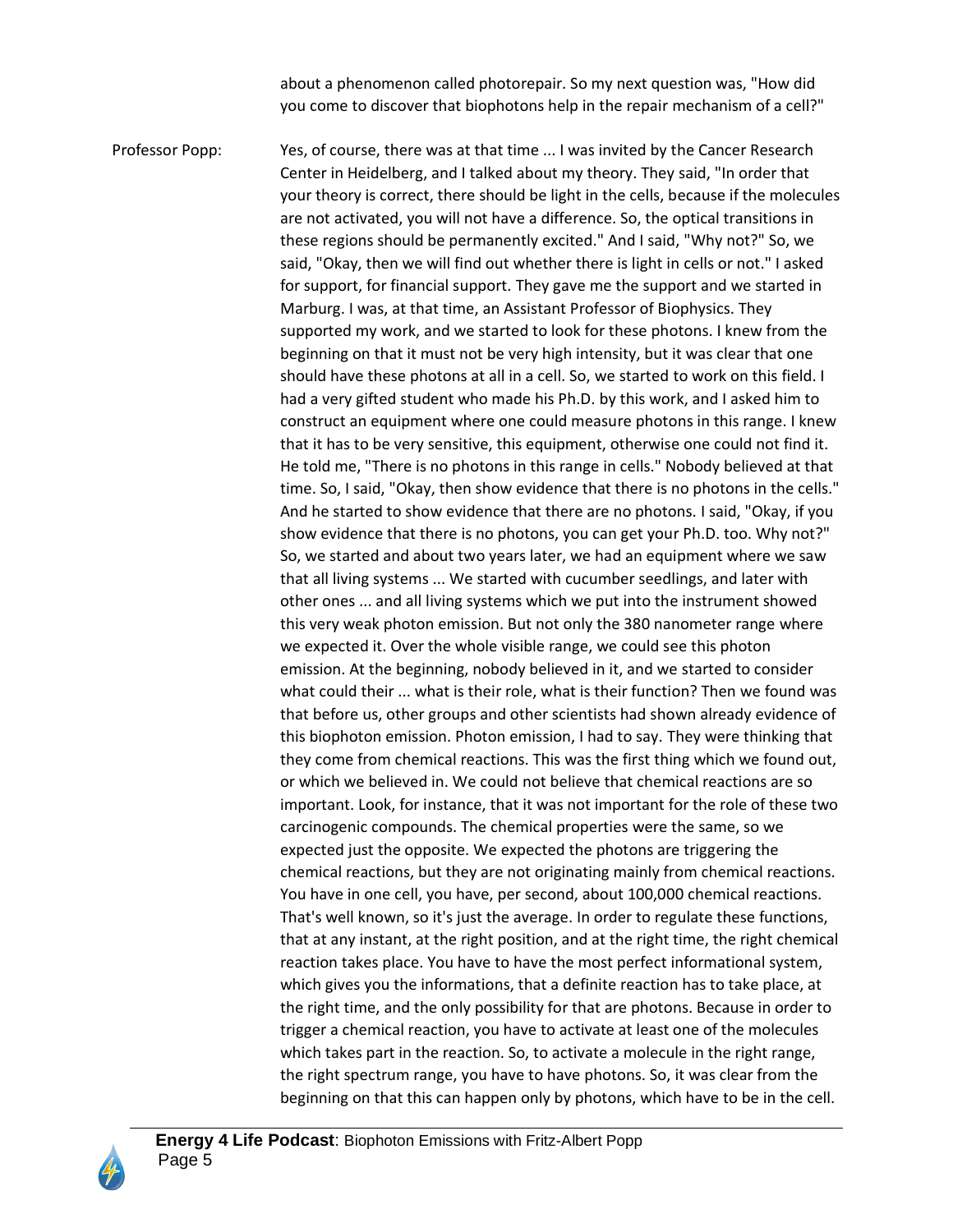Of course, I recognized it later, not at the beginning already, but with the time I became aware that only photons could regulate these chemical reactions, the whole metabolism. And it could not be a chaotic regulation, it had to be strongly ordered.

- Harry: And so it is the purpose of the biophoton to contain and coordinate everything in the cell.
- Professor Popp: So, this can be mediated only by photons. So, the photons should be the carrier of the information, which is necessary to regulate the metabolism. This was completely clear after some time of thinking about the situation. Then it was clear that you have two possibilities. The one is that the photons originate from chemical reactions, which is possible, of course. Or they are triggering the chemical reactions, this is possible at the same time too. At least, the high information content, which is necessary, can come only from the photons. Molecules are very stupid, they cannot regulate themselves. They have to have a fear, more or less, an electromagnetic fear, which is necessary to activate the molecules. [00:20:00]
- Harry: So this begs the question, "What actually creates the photon emission in the cell?" And as the professor will explain, there needs to be an order, a coherence, and timing is everything.
- Professor Popp: The photons have to be very coherent. They cannot be ordinary photons. The coherence time of an artificial photon is in the order of, say, a nanosecond. The coherence time of the photons of a laser is about a tenth of a second. You have to consider coherence times which are even much longer, or the degree of coherence should be much higher. In Berkeley, in California, they showed evidence that the quantum coherence in photosynthesis is much higher than expected. So, the efficiency of photosynthesis is much higher than they expected. There is almost no entropy production, we said, because this coherence is rather high. It has a ... it plays a big role, a very important role, for instance, for the warming of the earth. Not only there, but in all biological systems. You have this perfect efficiency of the different reactions, which is only possible with, more or less, a perfect quantum coherence of all the things which happen. So, these photons in a biological system have a very, very high degree of coherence, and we showed evidence in the last years of that. You can show it by means of possibility ... of statistics, of photon count statistics. Photo count statistics can give a proof of the high degree of coherence, and we showed evidence already. We took about ten years in order to show, to measure the degree of coherence of biophotons. So we are convinced now that the biophotons are the regulator of all the functions in the cells. It must not be only in the optical range, but you can take these photons in other ranges too, in the infrared range, in the microwave range, and so on. But you have always the same principles. A very high degree of coherence ... I do not say that must be coherence, but it can be coherence, can be very, very, very coherent.

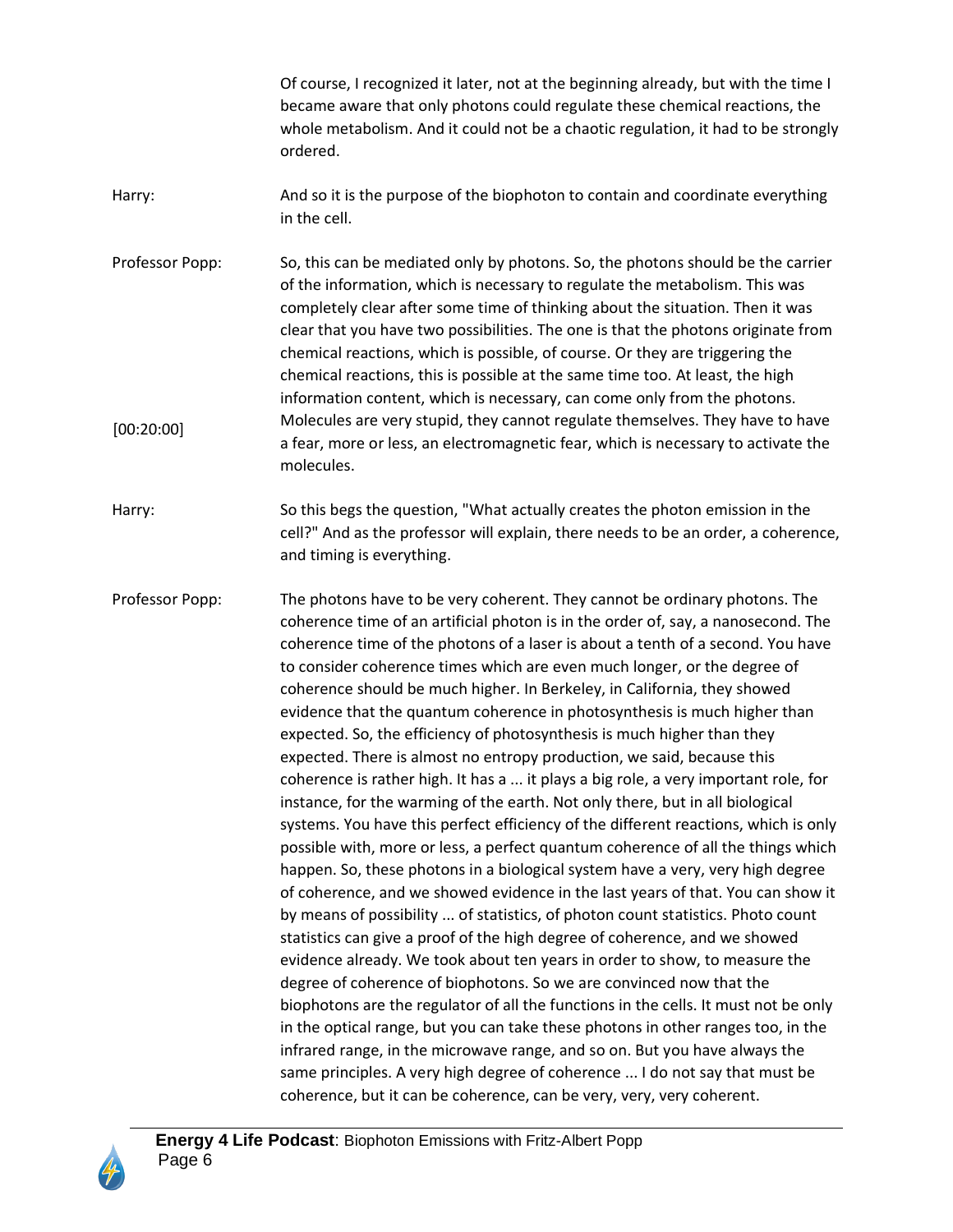| Harry:<br>[00:22:30] | So next I asked the professor to describe one of his experiments where he sent<br>infrared photons into the meridian systems and observed the photons along the<br>meridian. And with his amazing microscopic view, what is the meridian really                                                                                                                                                                                                                                                                                                                                                                                                                                                                                                                                                                                                                                                                                                                                 |
|----------------------|---------------------------------------------------------------------------------------------------------------------------------------------------------------------------------------------------------------------------------------------------------------------------------------------------------------------------------------------------------------------------------------------------------------------------------------------------------------------------------------------------------------------------------------------------------------------------------------------------------------------------------------------------------------------------------------------------------------------------------------------------------------------------------------------------------------------------------------------------------------------------------------------------------------------------------------------------------------------------------|
|                      | like?                                                                                                                                                                                                                                                                                                                                                                                                                                                                                                                                                                                                                                                                                                                                                                                                                                                                                                                                                                           |
| Professor Popp:      | One can show for instance, by moxibustion. A friend of mine did it. I was not the<br>inventor of this very surprising result. If you make a moxibustion, immediately<br>you see that there appear channels on the body, and these channels are<br>identical to the meridians of the Chinese medicine, usually. But one has to say,<br>you can also produce channels which are different from the meridians. The<br>whole skin is able to build these channels, and these channels are dependent on<br>the circumstances. The meridians are different from the skin, because in the<br>infrared photography, they are much hotter than the surroundings. They are<br>really hot, they can get a temperature  it's not a real temperature, it's an<br>excitation temperature, and this temperature can be about 40 degrees, or even<br>50 degrees.                                                                                                                                |
| Harry:               | So next I asked, "What difference does it make when the body is active? When<br>the body is moving or having an increase in metabolism? When the body is                                                                                                                                                                                                                                                                                                                                                                                                                                                                                                                                                                                                                                                                                                                                                                                                                        |
| [00:23:50]           | moving or having an increase in metabolism, does the body produce much more<br>biophotons, because more information is needed at that time?"                                                                                                                                                                                                                                                                                                                                                                                                                                                                                                                                                                                                                                                                                                                                                                                                                                    |
| Professor Popp:      | It's not a question of the intensity. It's really a question of the coherence and of<br>the distribution of the photons. You can get even phases where mainly<br>destructive interferences, well it  You transfer not only information, you<br>transfer also the energy, and distribute it over the whole system.                                                                                                                                                                                                                                                                                                                                                                                                                                                                                                                                                                                                                                                               |
| Harry:               | So when a practitioner is trying to heal somebody, whether that's through<br>homeopathy or acupuncture, or healing devices for instance, is that also<br>transferring information in some form to that person, and can that information<br>help nudge the body to get better?                                                                                                                                                                                                                                                                                                                                                                                                                                                                                                                                                                                                                                                                                                   |
| Professor Popp:      | Yes. We have to know that coherence is not only important for the visibility and<br>for the different functions of information transfer, it is also important for the<br>distance over which you can transfer information. At rather high degrees of<br>coherence, which are technically not possible, but in our biological systems they<br>are possible, you have even to consider that the information can get out of the<br>body over longer distance, and can be transferred and can be controlled and<br>regulated over many, many kilometers of distance. But it is very difficult<br>because with increasing coherence in this range, the matter becomes<br>transparent. So, over long distances, you have the possibility to transfer<br>information in terms of resonance principles. If you have a complicated antenna<br>here and a complicated antenna here, which can transfer information by<br>resonance, you can do it over many, many kilometers of distance. |

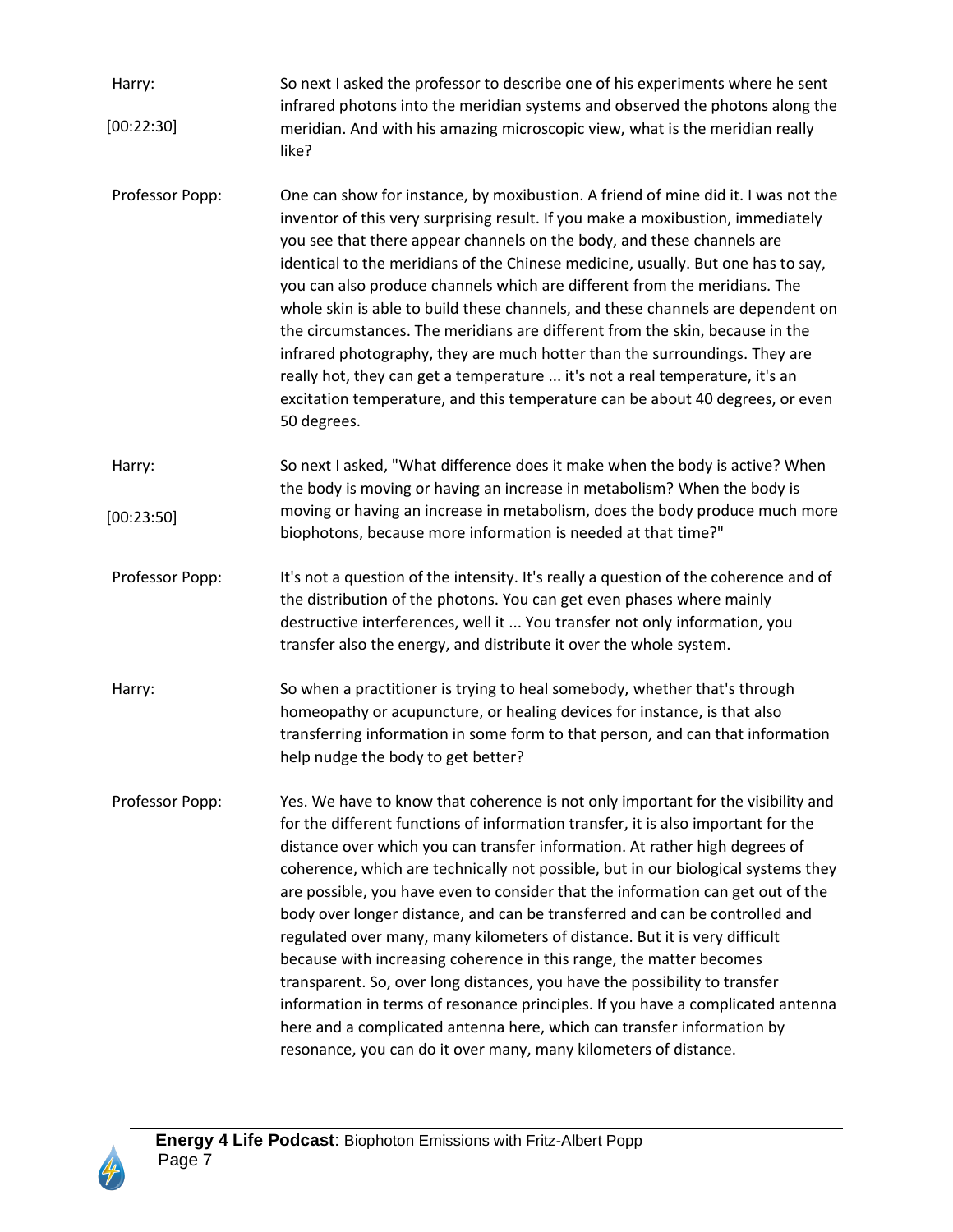- Harry: There is a lot of talk about the perceiver effect and intention. Could there be a connection between different information systems, whereby the information is more important than the connection? [00:26:00]
- Professor Popp: It must not be a permanent, straightforward information. It more some overlapping of the systems. It is even difficult to say who is now the sender and who is emitter. It becomes more and more a non-locality. This information cannot be taken by conscious, more or less, but it is more subconsciousness. It is not like in a telephone. It is some kind of agreement of, or finding the feeling to be in one state or such things. All these different kinds of information become possible simply by coherence, by a high degree of coherence. So, the information gets completely different ways as we are commonly used of.
- Harry: So, I asked the professor whether this is like saying that the information exists anyway, but two people can access it at the same time. Like information that is recorded in the reality, but the patient and the therapist are just accessing it simultaneously.
- Professor Popp: Yeah. Yeah, yeah. Yeah. It is an uncommon feeling. For instance, we speak of zeitgeist sometimes. Though many people think the same things, and it is a tuning into the surroundings and the environment. And the information character, it must not be personal. It may have many different roles. One who sets it, and who is in my opinion, at least in principle correct, is Sheldrake for instance. He thinks of such kind of information. One knows that the most important point is this kind of information. It depends not on the intensity, it depends on resonance conditions, which can happen at very, very low intensities. For instance, the information in a cell, which is necessary in order to regulate the whole metabolism. It is not necessary to have a lot of photons. You can do it with one photon. You can with one photon, you can regulate about ten to the nine reactions per second. Why? Because a reaction, a chemical reaction takes place in about ten to the minus nine seconds. The photon triggers a reaction, the compounds become reactive by taking up this photon, but after a nanosecond, the reaction is over, and the photon plays a catalytic role, gets back to the field, which is not thermalized. So, it is available again for the reaction, again. It is a non-local coherent field. And after a nanosecond, the next photon is available, so you have two photons in ten to minus nine seconds, which means that you can trigger about ten to nine reactions per second, with one photon. So, you need not very high intensities. You can do it in a non-local field with one photon. The same happens not only in one cell, because of the transparency, it works in the whole body. And over the body, it can also work outside of the body, in distance, in distant parts of the body. Of course, there is a big chance that it goes down with the distance, it goes down after definite law we do not know ... it must not be a square law, but take even it that is an S square law. Nevertheless, it is a big distance at which you can get information by resonance principles. I calculated that if you have a high tuning of resonance, you have always the possibility of an information transfer. Of course, it may not

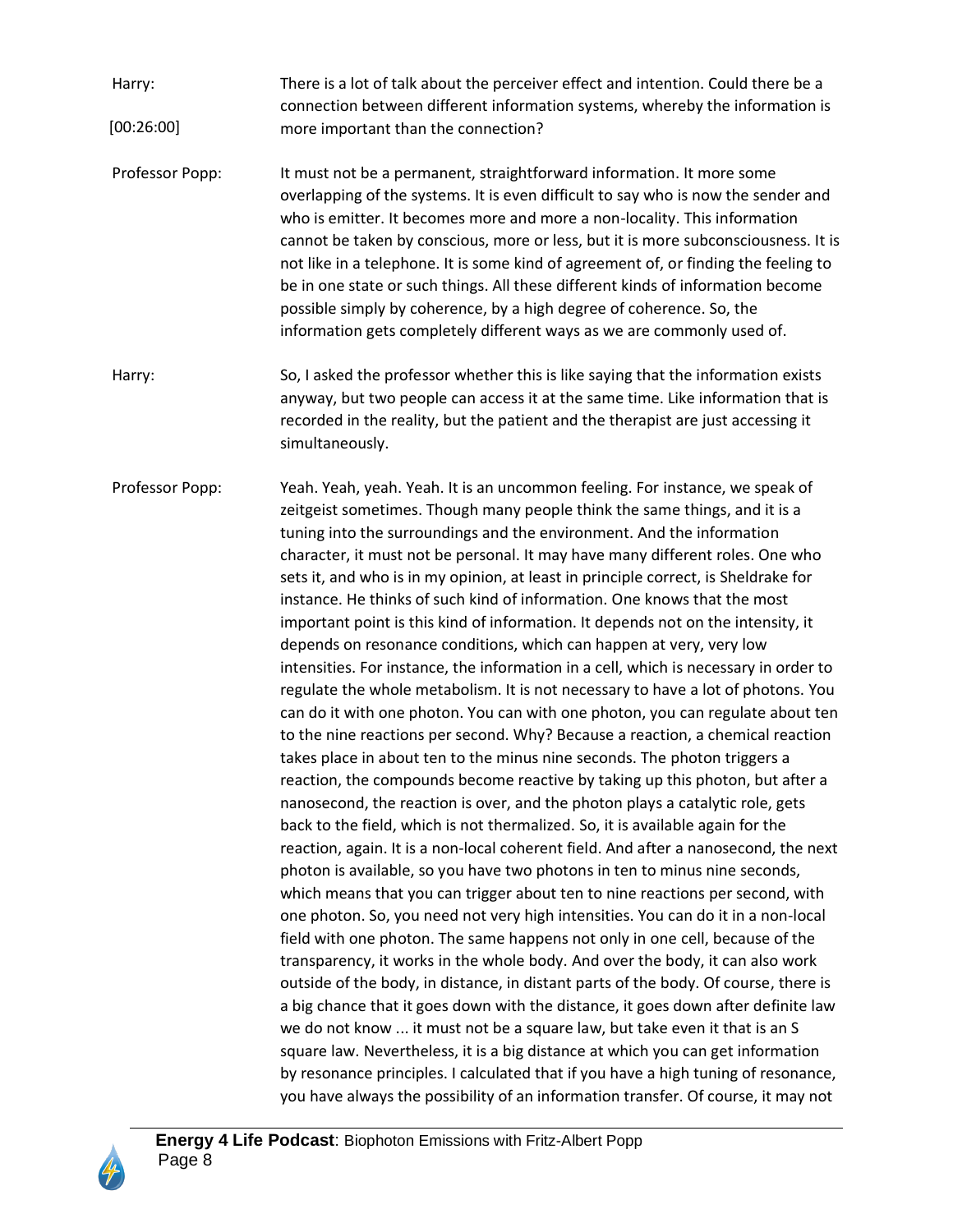be ordinary, but we are more or less used to it. We take some information of it without knowing that we take information of it. It is very difficult to show experimental evidence of that. But for instance, in the Second World War, many mothers, they said they immediately knew that their son was shot down or killed in Russia. Why could this happen? Many, many mothers said it, and it was evidence that they really knew it. Because DNA is a very complex molecule, and mother and son have probably some resonance possibilities. So, over the distance from Russia to Germany, there could be some kind of information just switched on when the son died in Russia. This could have happened.

- Harry: Pretty incredible. So, if you're a therapist, perhaps you're tapping into such a resonance, even from a distance. So, do electrons and photons also have the non-locality property?
- Professor Popp: Of course, you can construct non-local situations. But you need in this field always ... this is an important point, you need a very high degree of coherence. Otherwise, it would not work.
- Harry: Next I asked Professor Popp a little about his research involving personally working with healers. So, if you're a practitioner, how important is the connection and exchange of information between you and your client? And what about your intention to heal, what role does that play? And do the studies suggest all this could be happening with the healer and client relationship too? [00:32:00]
- Professor Popp: Yeah, I the impression that it works probably in the same way. I myself was subject, now, of several trials. I can now measure with our equipment whether you have an improvement of the regulatory capacity of the body or not, after such a process. There is an overwhelming number of cases I saw, that a healer influences and supports the regulatory activity of the body. We have different healers. One makes it with this method, the other with another method, but I have the impression that the healer have to concentrate and to wish to influence the body in a positive sense. For instance, I have two healers and the one ... I do not like this healer. I do not know why, but she has never success with me. The only one who is not successful. But she is successful in other cases, so probably the intention plays a strong role in this. In the connection or exchange of information.
- Harry: So, I hope you really enjoyed listening to the episode about Professor Popp. It's a pretty, pretty fascinating subject, the whole biophoton end. There is an awful lot of other cutting edge research going on, and ... Well, actually earlier I sort of mentioned about this hear-able type device. We will be integrating a lot of the biophoton light research within our next set of hear-able devices, which are pretty, pretty exciting. Which will basically be available for anyone in the Energy4Life stratosphere. That is coming next. All right. Well, thank you and talk to you in the next episode.